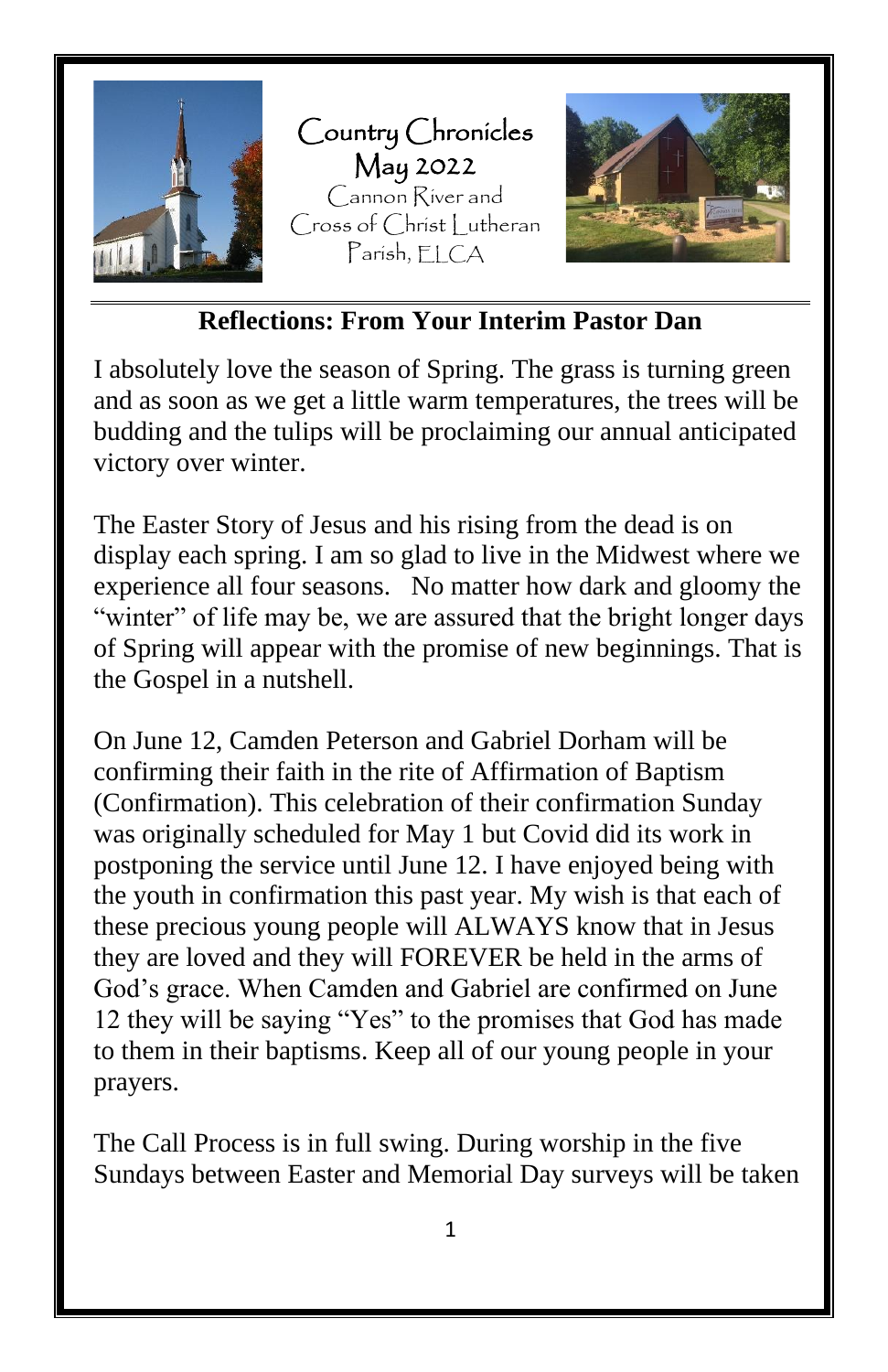about your description of our churches and our communities. You will also be asked about the attributes you would like to find in the next "settled" pastor. After Worship on May 1 there will be a forum to discuss your ideas about your next pastor. On June 12, Pastor Barb Streed from the synod office will be with us when the call committee reports to the congregation what they have heard you say in the surveys. Thanks for your input! Thanks for your prayers on behalf of the Call Committee. They are dedicated servants of Christ and you, the members of your church.

I continue to feel so blessed to be your Interim Pastor. There is a very fortunate Pastor anticipating the "Letter of Call" that you will be preparing. Great days are waiting for you in God's promised future!

Blessings on your Spring Anticipations!

Pastor Dan

*Contact Information for Interim Pastor Dan Nordin: Church Phone:* 651-388-3464 *Cell Phone:* 763-458-5066 *Email:* pastor@cccrchurch.com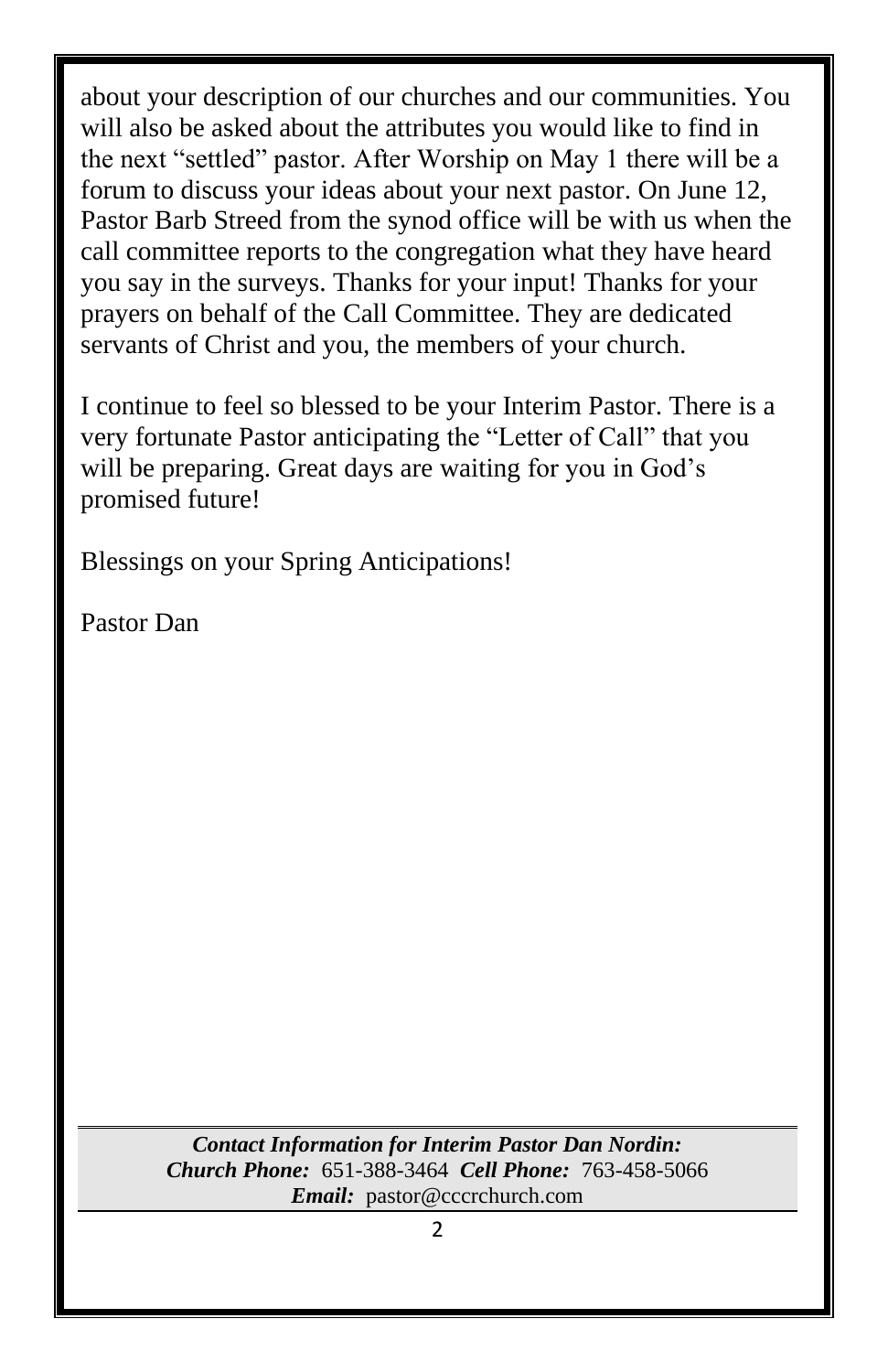| <b>Cannon River News</b>                     |         |                             |              |  |  |  |  |
|----------------------------------------------|---------|-----------------------------|--------------|--|--|--|--|
| <b>Attendance</b>                            |         |                             |              |  |  |  |  |
| April $3rd$                                  |         | 28                          |              |  |  |  |  |
| April $10th$                                 |         | 28                          |              |  |  |  |  |
| April 17th                                   |         | 65                          |              |  |  |  |  |
| April 24 <sup>th</sup>                       |         | 26                          |              |  |  |  |  |
| <b>Financial Report</b>                      |         |                             |              |  |  |  |  |
|                                              | Income  | Expenses                    | <b>Net</b>   |  |  |  |  |
| Jan                                          | \$2,435 | \$3,638                     | (\$1,203)    |  |  |  |  |
| Feb                                          | \$2,445 | \$3,853                     | (\$1,408)    |  |  |  |  |
| Mar                                          | \$2,707 | \$4,751                     | $(\$2,544)$  |  |  |  |  |
| Year to Date \$7,087                         |         | \$12,243                    | $(\$5,156)$  |  |  |  |  |
| <b>Cannon River Council Rotation for May</b> |         |                             |              |  |  |  |  |
|                                              |         | $\text{May } 1^{\text{st}}$ | <b>Shawn</b> |  |  |  |  |
| May $8th$<br><b>Mark</b>                     |         |                             |              |  |  |  |  |
| May $15th$<br><b>Michelle</b>                |         |                             |              |  |  |  |  |
| May $22nd$<br><b>Bill</b>                    |         |                             |              |  |  |  |  |
| May 29 <sup>th</sup> Sharon                  |         |                             |              |  |  |  |  |

Mark your calendars!

Bring your rakes and work gloves with you to church on **May 15th**. Yard and kitchen Spring clean-up will start after services. It won't take long with lots of help.



### Summer Coffee Fellowship



It's time to start up our after-worship coffee fellowship again! It's a great time to catch up on what's going on with our friends and neighbors. Families can sign-up to host in the back of church.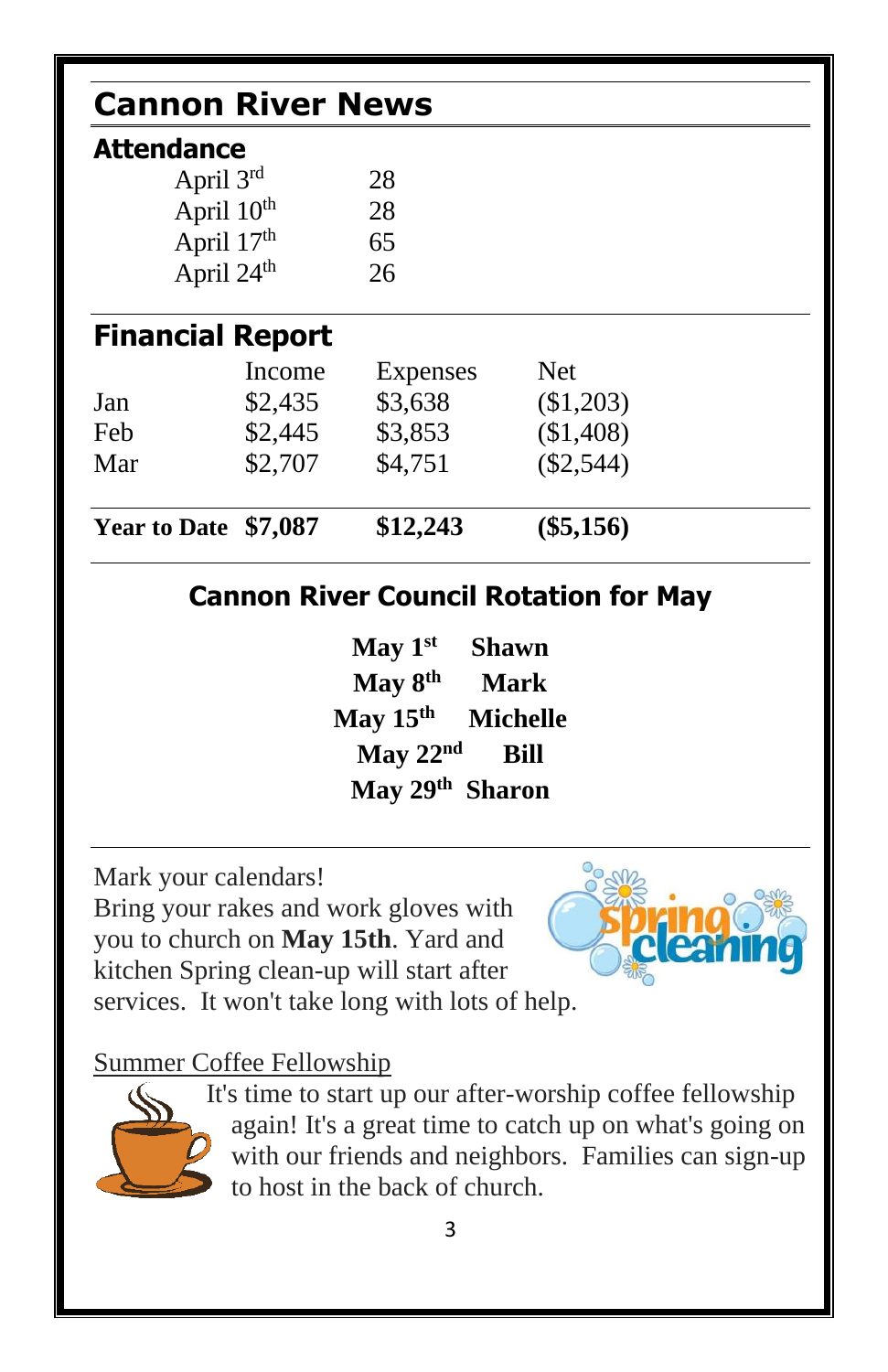#### Cannon River Lutheran Church Council Meeting April 19, 2022

The Cannon River Lutheran Church Council met on April 19, 2022. Present were Interim Pastor Dan Nordin, Bill Bodin, Shawn Klahr, Michell Sandeen and Sharon Niebur.

The meeting was called to order by President Bill Bodin following the Joint Council Meeting at Cross of Christ.

Minutes from the March 24, 2022 meeting were read. Motion by Shawn Klahr, seconded by Michelle Sandeen to approve the March 24 minutes.

Treasurer's report for the month of March was reviewed. A motion by Shawn Klahr, seconded by Michelle Sandeen to approve the March treasurer's report.

#### **Old Business:**

Sargent's Nursery was contacted for Spring garden clean-up.

\$5, 000 has been sent to Lutheran Disaster Response for the Eastern Europe Crisis Response (Ukraine). It was decided by congregational vote on March 27 to give this above the \$15, 000 already designated for benevolence in 2022.

#### **New Business:**

Bill Bodin will contact insurance to have the church roof inspected for hail damage after last week's hail storm.

Church yard spring clean-up will be Sunday, May 15 following services.

It was decided to have coffee after church services during the summer months. Families can sign up to serve.

A discussion was held on the idea of putting some type of Welcome banner/flag on the lawn in front of church. Sharon Niebur will look into the types available and discuss again at the next meeting.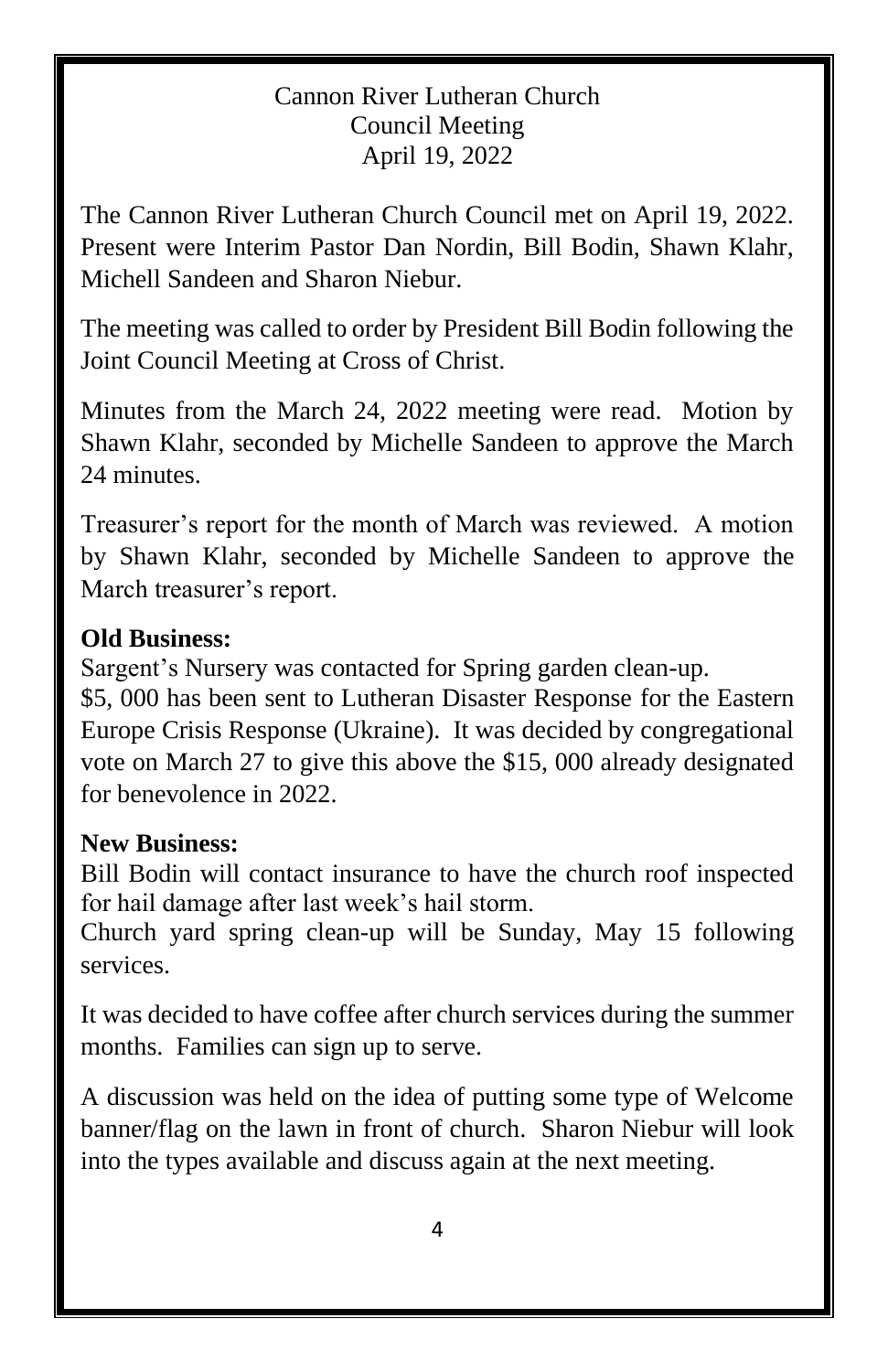The next Cannon River Council meeting will be 7pm May 12, 2022.

A motion was made by Michelle Sanden, seconded by Sharon Niebur to adjourn the meeting.

Respectfully submitted, Sharon Niebur

# **Call Committee-Update**

By now you should of received a letter explaining the process of creating the Ministry Site Profile (MSP). Along with the letter, there was a "Pastoral Priorities" questionnaire. Please fill out the questionnaire and return it to the church by May  $1<sup>st</sup>$ .

Beginning April  $24<sup>th</sup>$ , through May  $22<sup>nd</sup>$  the Call Committee will be asking questions during worship (the service will be shortened slightly to accommodate this) The results will be tabulated and reported the following Sunday.

If you have question, please feel free to contact your Call Committee.

Thank you!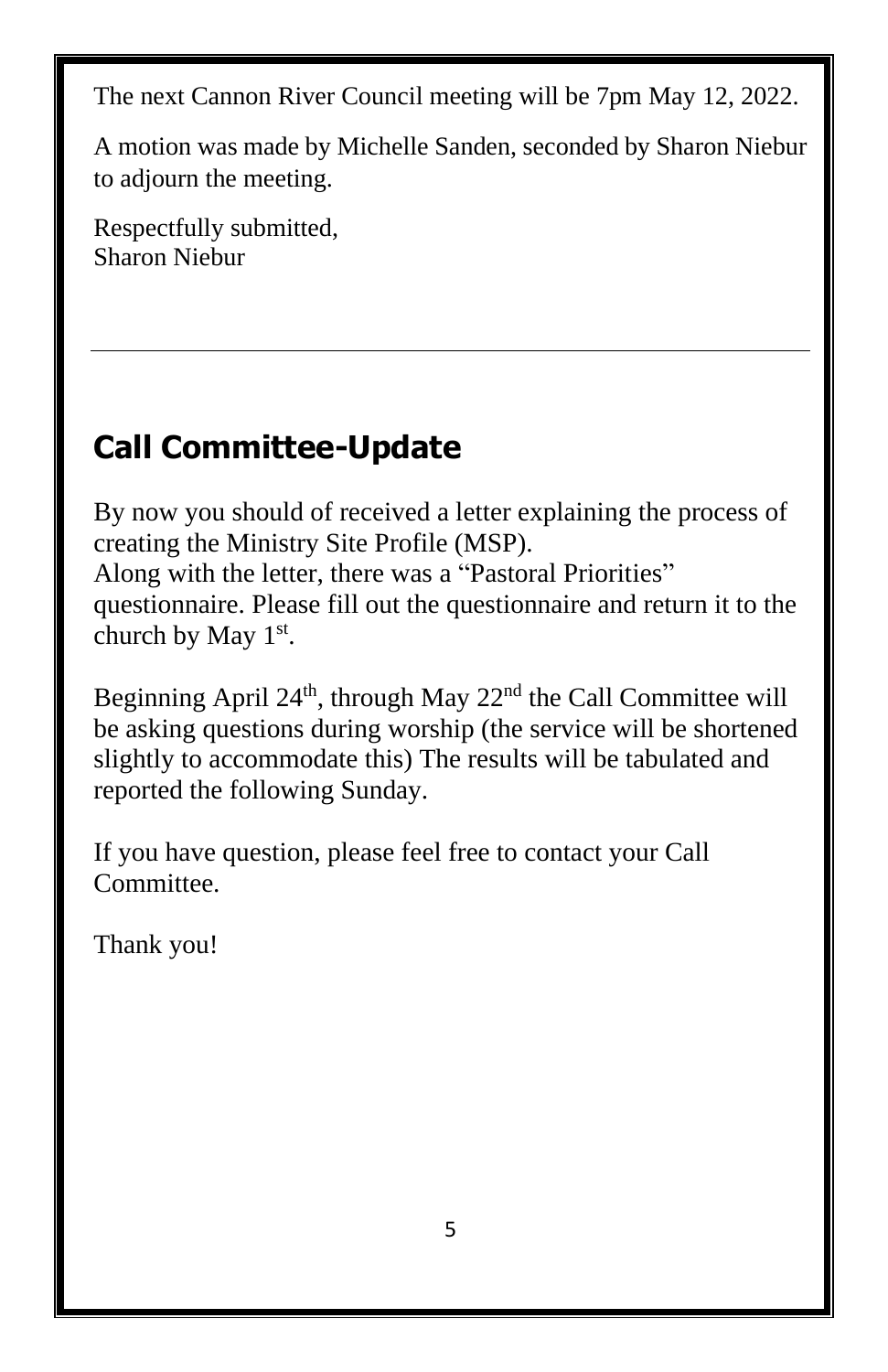# **Cross of Christ News**

*We are called by the Spirit to be a lasting presence in our community, faithfully sharing the Word of God through worship, fellowship and service to our neighbors.*

### *Faithful through Generations*

Assistants for May 2022

### **Readers**

| May $1st$            | David Hill    |
|----------------------|---------------|
| May $8th$            | Joan Slingsby |
| May $15th$           | Mary Fjetland |
| May $22nd$           | Dean Dinndorf |
| May 29 <sup>th</sup> | Sandy Luhman  |

### **Greeters**

| May $1st$           | Kelley Mittelsteadt  |
|---------------------|----------------------|
| May 8 <sup>th</sup> | Dean & Dana Dinndorf |
| May $15th$          | Doris Gruber         |
| May $22nd$          | <b>Jim Gustafson</b> |
| May 29th            | <b>Joan Slingsby</b> |

### **Altar**

Millie-May 1st Kelley-May 8th Joan-May 15<sup>th</sup> Yvonne-May 22<sup>nd</sup> Millie-May 29<sup>th</sup>

### **Attendance**

|                       | April 3rd              | -48 |
|-----------------------|------------------------|-----|
| <b>Council Person</b> | April $10^{\text{th}}$ | 68  |
| Ann Kulla             | April $17th$           | 62  |
|                       | April $24th$           | 40  |

### **May Ushers**

Dean Dinndorf, Dennis Martin, Jim and David Hill

### **Kitchen Person**

Cathy Nemcek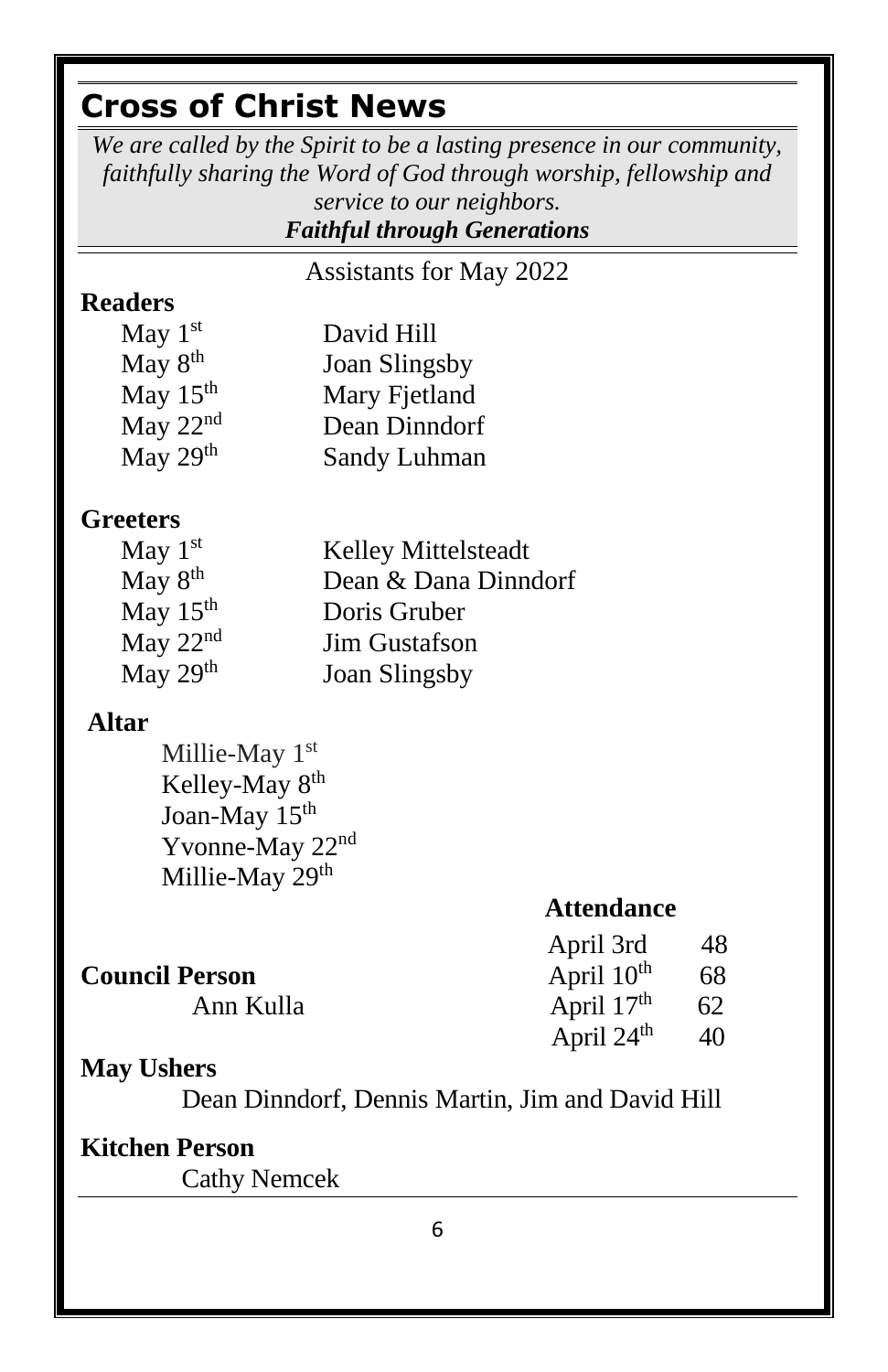

### **Financial News:**

In March, giving was again down, operating expenses exceeded income by \$4,000.

Prepaid **Kwik Trip cards** are available through Julie Schreifels. A portion of your purchase price comes directly to Cross of Christ. It is a very easy way to support your church!

The **Simply Giving Program** allows you to have your church offering automatically deducted from your checking or savings account, biweekly or monthly. Please contact Rebecca Peterson for help with setting up scheduled donations through Simply Giving, your bank, or other financial institution. **THANK YOU** to everyone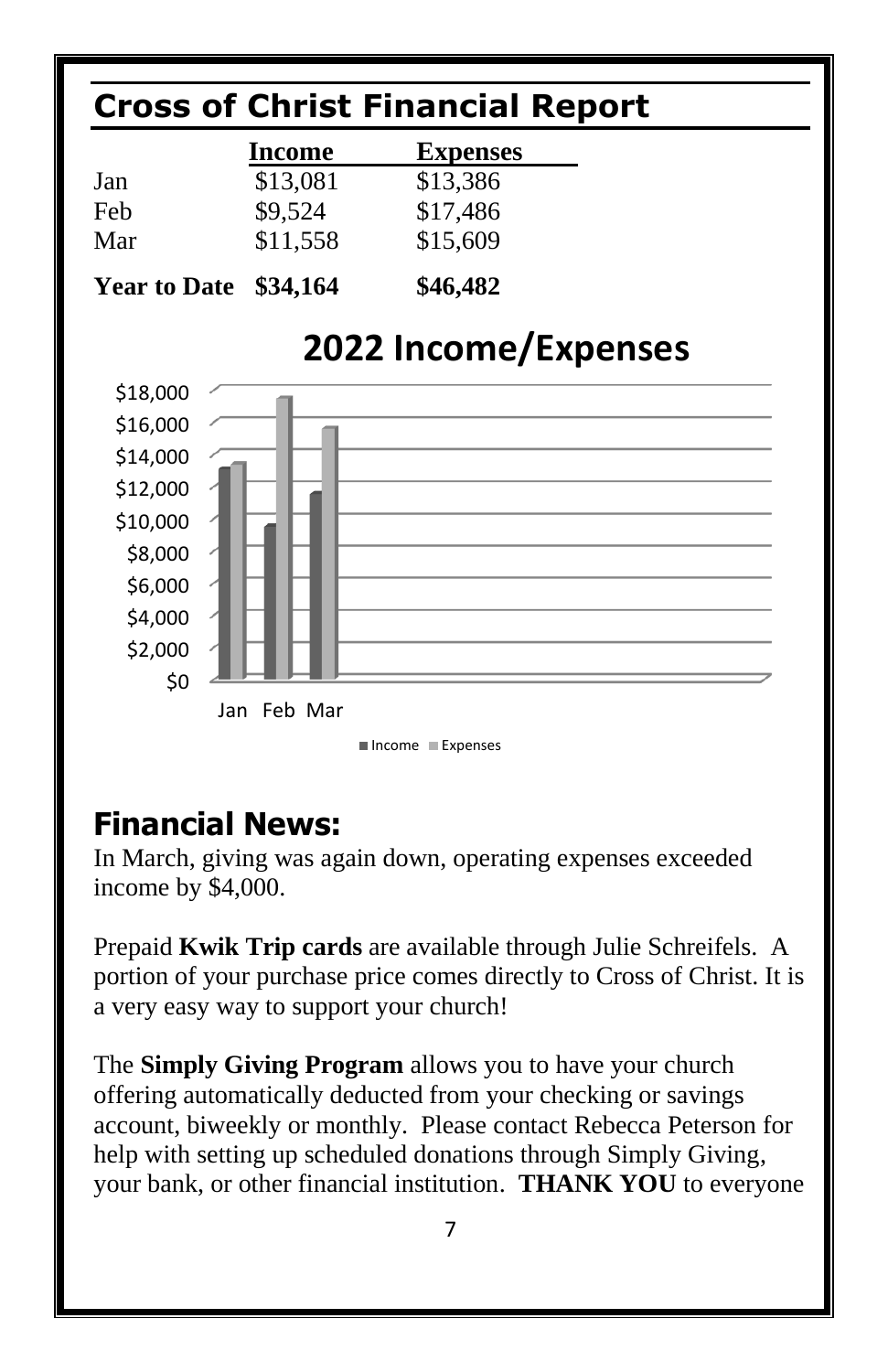who has scheduled giving to Cross of Christ, whether it be through Simply Giving, your bank, or other organization.

If you make any purchase on **Amazon.com**, you can designate .5% of your order to come to Cross of Christ by using **smile.amazon.com** instead, and designating us as the recipient. In March we received \$41.27. Thank you!

**Thrivent members**, remember that you can designate your earned Choice dollars at any time throughout the year. Cross of Christ greatly appreciates these donations, which go to the Building and Grounds fund. In March we received \$616. Thank you!

The following income and expenditures are reflected in the Money Market account reports only, and not in the graph:

We received \$480 in donations for **MN Foodshare**, to be sent in April. Thank you, givers!

We sent \$1,000 in support of missionary**, Karen Anderson** in Chile.

**Memorials:** We received \$325 in memory of Bob Wasti, \$425 in memory of John Hinsch for a church bell, and \$500 in memory of Roger Baer for recording equipment.

Council voted to send \$5,000 to the **disaster in Eastern Europe**, a generous member matched that amount, and other members gave \$1,275 for the cause. We sent Lutheran Disaster Relief a check for \$11,275 for the Eastern European Crisis in March. Thank you, donors!

The next Finance meeting is scheduled for **Wed, May 4 at 7 pm at church**.

Detailed reports of income and expenditures are always available upon request.

Rebecca Peterson, Treasurer [crossofchristtreasurer@gmail.com](mailto:crossofchristtreasurer@gmail.com) 651-301-2652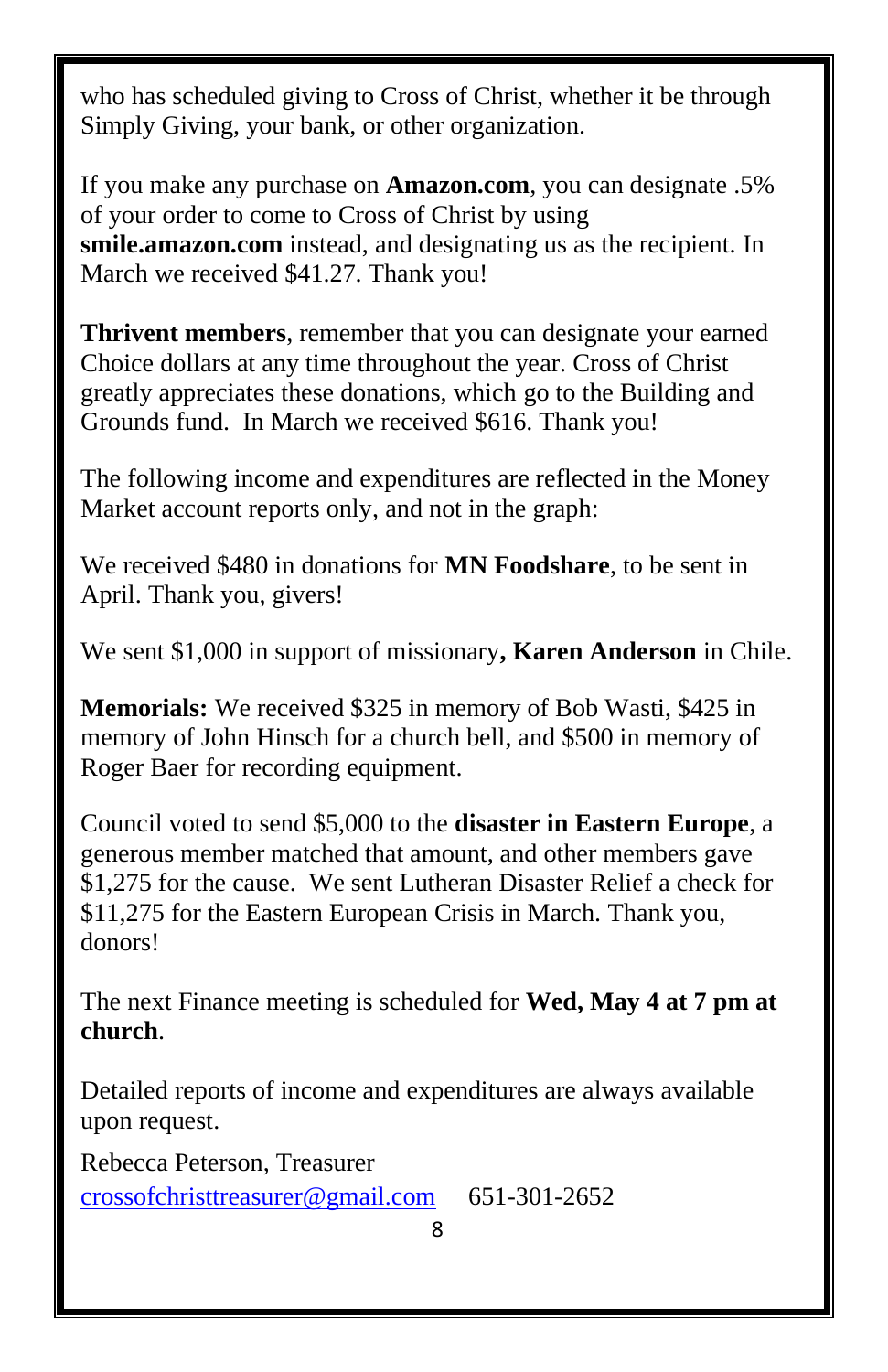### **Kwik Trip Cards**



Help support our Building Maintenance Fund by buying Kwik Trip scrip cards. The cards can be used to purchase anything at Kwik Trip from gas, groceries and car washes to anything else they sell. Available in **\$10, \$20, \$25, \$50 and \$100.** You pay

the amount of the card being purchased; the church makes 5% of the sales and another 10% for non-fuel purchases made with the cards. The **next order** will be put in on **Tuesday, May 10** and will be available at the church by, May 15. **If you would like to order cards and are not on the regular order list, please email [hjschreif@live.com](mailto:hjschreif@live.com)** or 507-990-7024. Thank you to those who have ordered Kwik Trip Cards. Julie Schreifels

### **WELCA Bible Study**



Meet in Dahlen Hall- 9am to 11am.

May 10, 2022. Pastor Dan will lead bible study. Bring a snack to share if you like.

### **Garage Sale**

Thank you to everyone who helped, making it a big success!! Big thanks [to Joa](https://creativecommons.org/licenses/by-sa/3.0/)n for making food for the workers. Thanks to Joan, J[ulie,](https://creativecommons.org/licenses/by-sa/3.0/) Becky and the youth for preparing and selling food during



the sale. Thanks to Wayne and Sonja, Dennis and Jackie and Jim for boxing up and waiting for the truck to come to pick up after the sale. The sale brought in \$2,455.45 thanks to all of YOU!!

- *Lynette*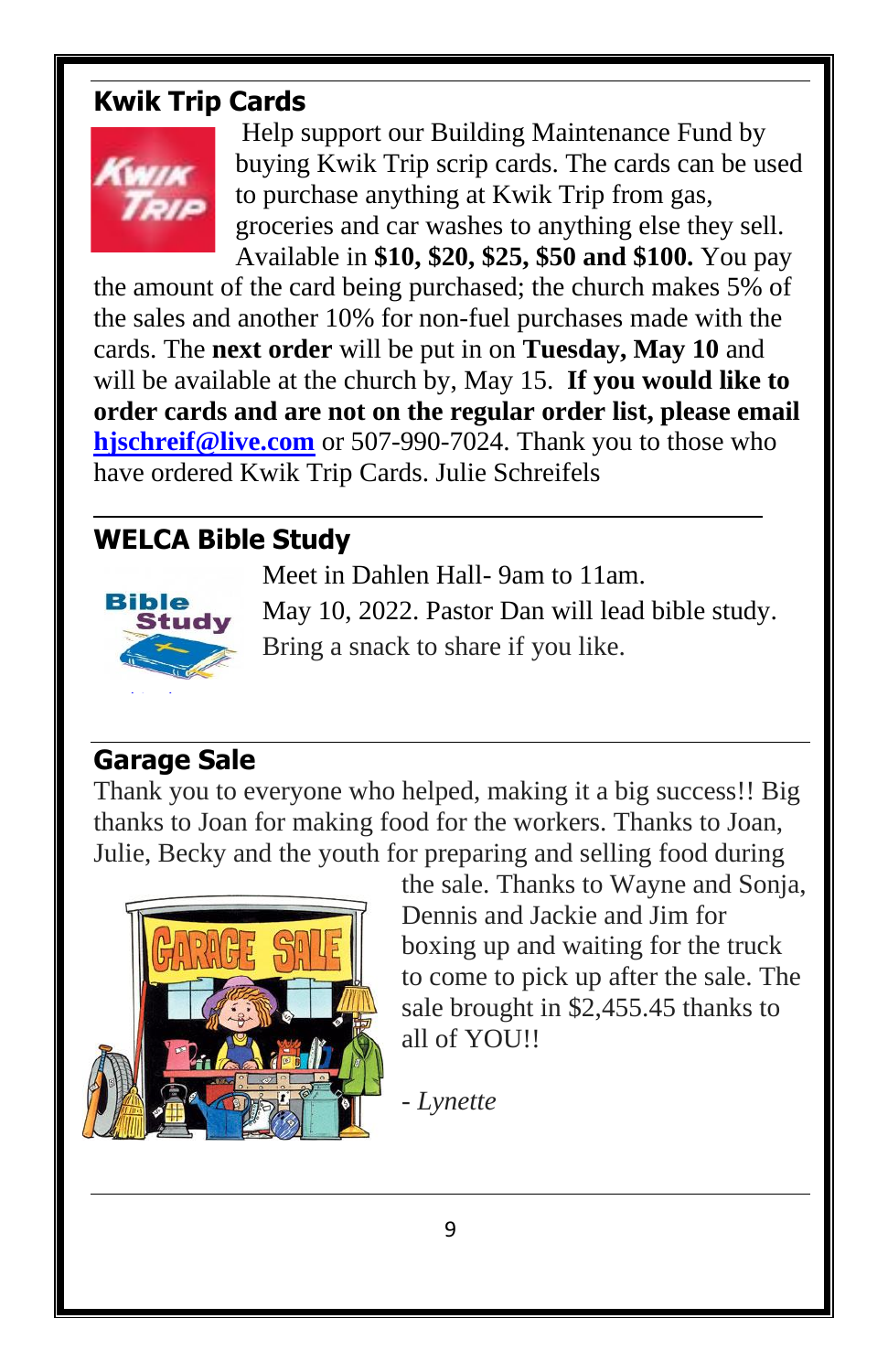### **Church Softball League**

The Church softball league is looking to add more players to the team (typically need 12-15 players). Games usually start the beginning of May and run through August…with a few practice games. If you are interested in playing on the Church Softball League this year, please contact Ron Hanson at 651-303-8387. Let's get out

and play some ball!!

### **Cross of Christ 150th Anniversary**

Cross of Christ will be celebrating 150 years in 2023. We are looking for members to coordinate this exciting time in our Church history. Please contact the church secretary for details or to show interest.



### **Summer is almost here!**

This is a great time for most of us Minnesotans, but it is a difficult time for churches. Summer is busy, and can be expensive for families, we get it. Church giving always drops in summer months, even though our expenses don't. Have an amazing summer, but please don't forget us, we will always be here when you need us.

# **Contemporary Service Practice**

Do you enjoy singing? Come join us for an opportunity to learn some new songs for our Contemporary Services. Cannon River, Cross of Christ, everyone is welcome! We will practice right after church at Cross of Christ on May 15th.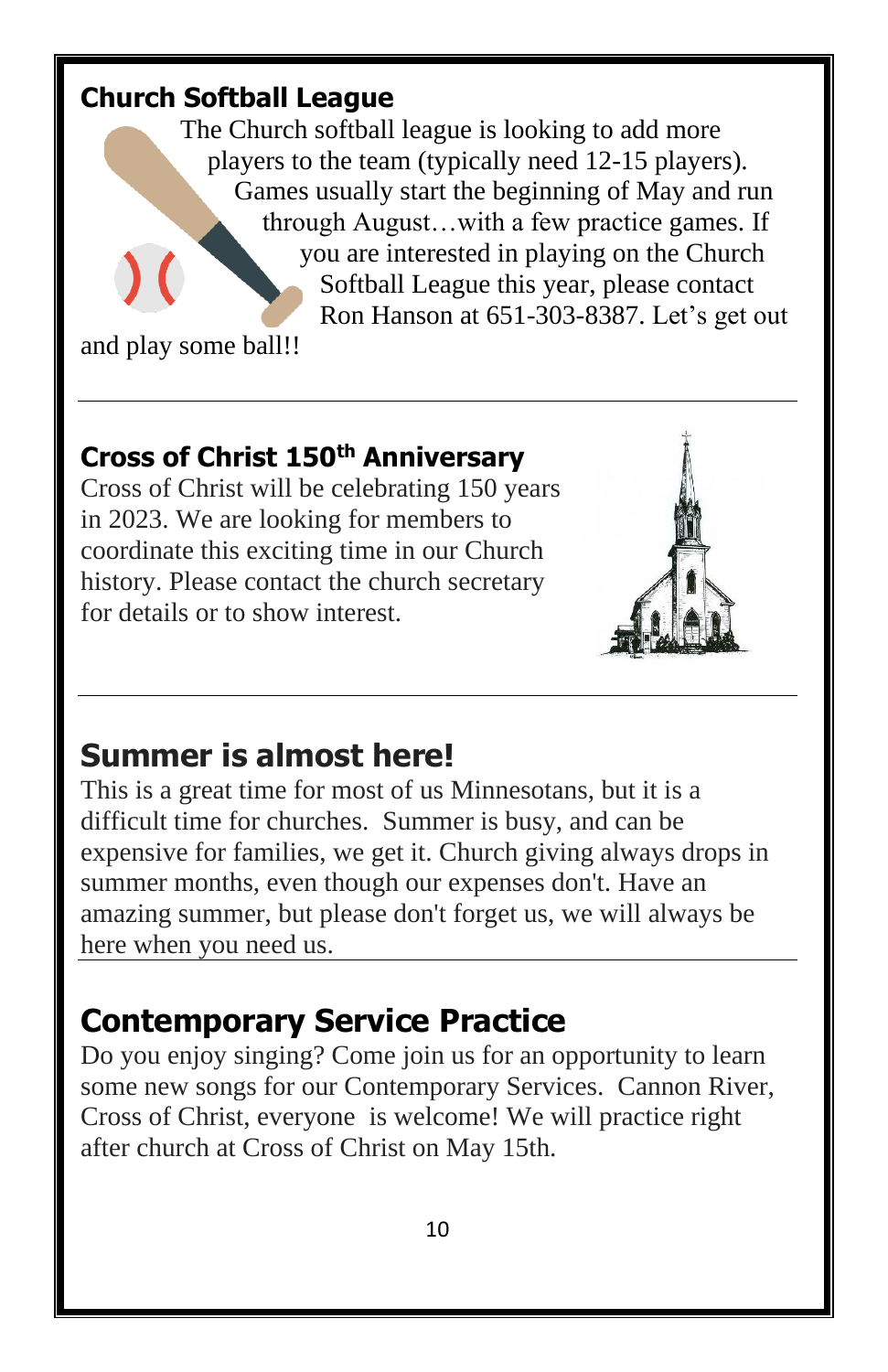# **Missions**

*Some call it Mission work . . .it's also called "Loving Others"*

### **Family Fare Store Receipt Collection**

*Please* continue to save your Family Fare store receipts! Both Cross of Christ and Cannon River churches are collecting receipts and participating in this great mission



outreach. Remember that only the store receipts are valid; no ereceipts.

### *To date, our collection totals \$76,175.00*

*When* the receipts total \$150,000, we will receive a check for \$1,000 which will go to Feed My Starving Children. We have already reached this goal three times, and are now on our fourth collection. It's amazing what a little shopping can do!

*Shop***, bring your receipts to church** and we will support children who are hungry!

## **Join an important standing subcommittee of the church council**

Seeking members to join the combined Service & Witness Subcommittee which meets infrequently. An opportunity to be involved with any of the following:

**Service** – Coordinate the special functions of the church including ministry of the elderly, sick, special fund raisers, etc.

**Witness** – Motivate members to witness their faith. Restore those who have lapsed from active membership. Encourage new members.

Contact any of the following current members for more information: Janet Daley, Duke Bjorklund or Anna Amy.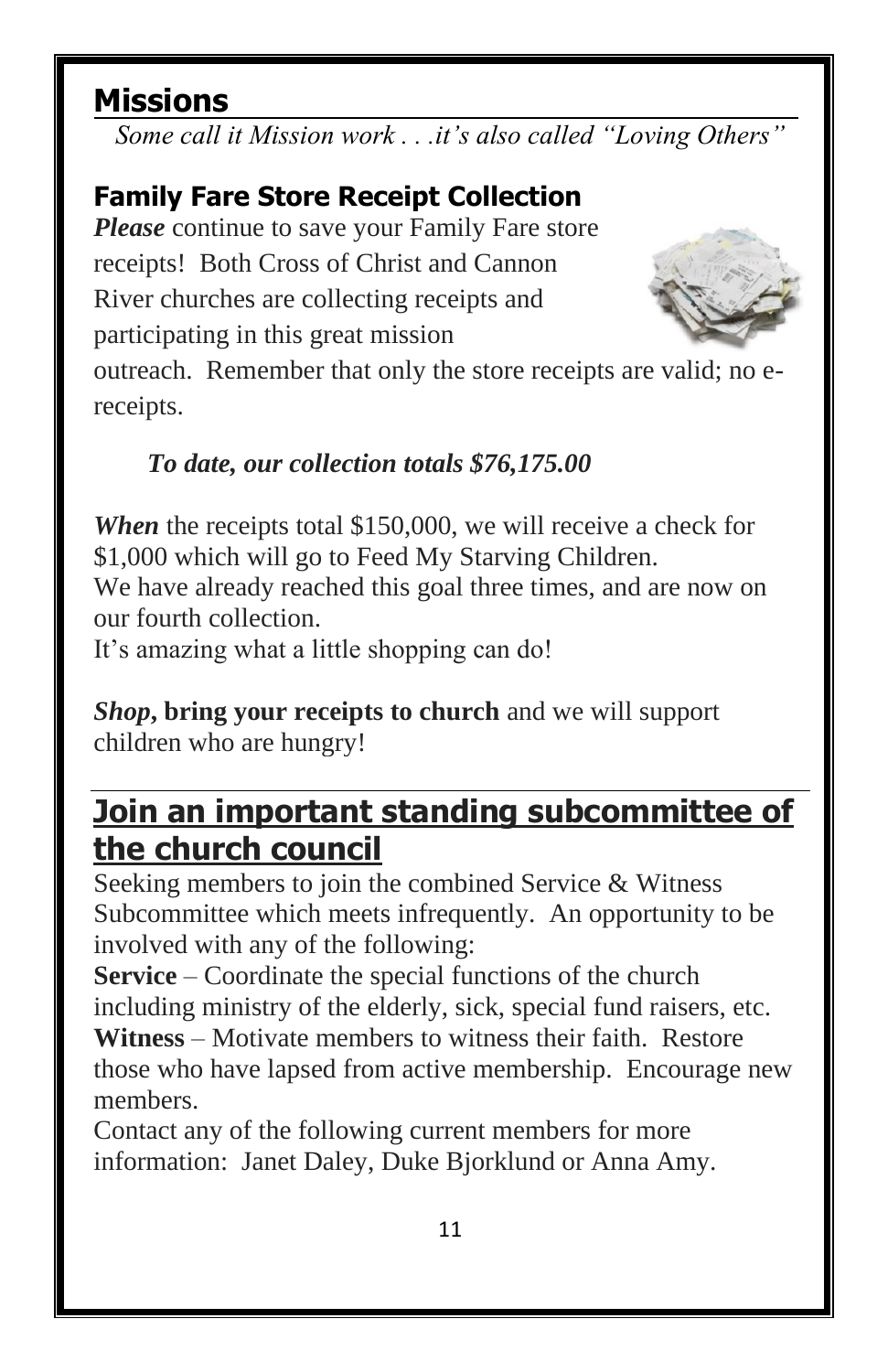### **Youth and Learning News**

**Sunday School Activities** May 8 - Last Day of Sunday School until fall May 8 - Graduate Recognition May 13- 5:30 Pizza and Movie night at Pastor Dan's June 8 - Confirmation banquet June 12 - Confirmation

### **Congratulations to Brooklyn Fox and Erin Briggs on their first communion.**

**Cross of Christ Scholarship** The Cross of Christ Christian College Scholarship Program awards scholarships to members of Cross of Christ as a means to support furthering their education at a faith-based institution. The criteria and application are attached. Please have applications in by May  $5<sup>th</sup>$ .

**Graduate Recognition**: The 2022 graduates will be recognized during the worship service on May 8<sup>th</sup>. Coffee fellowship in honor of the graduates will be right after the worship service. If you know of anyone from Cross of Christ who will be graduating from high school (Emma Dinndorf) or post-secondary school please contact Julie Schreifels.

The proceeds from the **Church Garage Sale Lunch** were \$436.84. Thank you to Joan Slingsby for setting things up, making the food and working all three days. Also, to Becky, Hannah, and Brooklyn Fox for making the bars and working on Saturday.

**Mission:** The Sunday School will continue to support Gabby, from Tanzania this year. The Mission Committee has decided to support a little boy as well. Our newly sponsored child, Jacob John one year old boy who will grow with us throughout the coming years. The next turn in date for the banks will be May 1<sup>st</sup>.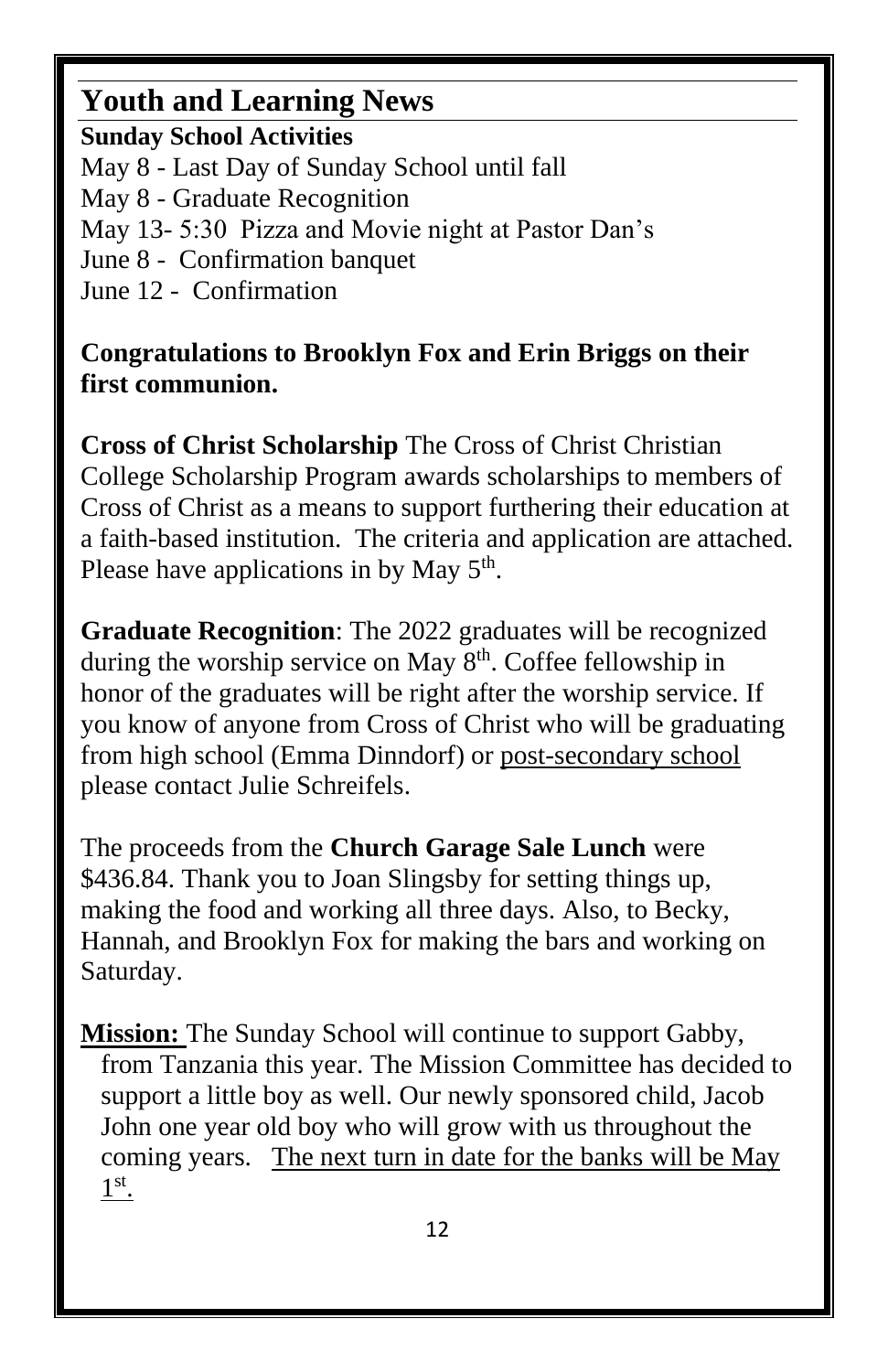**Buck-a- Chick The** Sunday School kids raised \$160 to go to the ELCA Good Gifts.

**Pizza and a Movie with Pr. Dan.** Friday, May 13<sup>th</sup> meet at the church at 5:30 return at 10:30. Youth  $6<sup>th</sup>$  -8<sup>th</sup> grades are invited to join Pr. Dan for a night of fun eating pizza and watching a movie. Please RSVP to Pr. Dan by May 10<sup>th</sup>. 753-458-5066 email [pastor@cccrchurch.com](mailto:pastor@cccrchurch.com)



**Vacation Bible School –** July 10-14  $5:30 - 7:30$ 

This year we will be exploring Jesus' Parable of the Sower. We will have fun learning some ways kids can care for God's creation. Supper, singing,

sowing seeds, spectacular crafts, skits and games. Contact Julie if you would like to help with VBS.

**Confirmation Bible Camp at Good Earth Village July 17-** 22 Youth currently in  $6<sup>th</sup> - 8<sup>th</sup>$  grade are encouraged to take part in Confirmation Bible Camp. Come to camp with your confirmation class and pastor! Confirmation campers have memorable faith-building adventures during this week! Campers spend time each morning with their pastor or a confirmation leader exploring faith topics in depth. In the afternoon and evenings, campers enjoy group activities, canoeing, swimming, arts and crafts, epic games, and campfire worship led by our summer staff. A registration form is attached. Please return it along with a check for the deposit (\$150) to Deanna at the church office by May 15<sup>th</sup>. Confirmation camp registrations need to be sent by the church.

Peace, Julie Schreifels Sunday School Superintendent Cell 507-990-7024 email **[hjschreif@live.com](mailto:hjschreif@live.com)**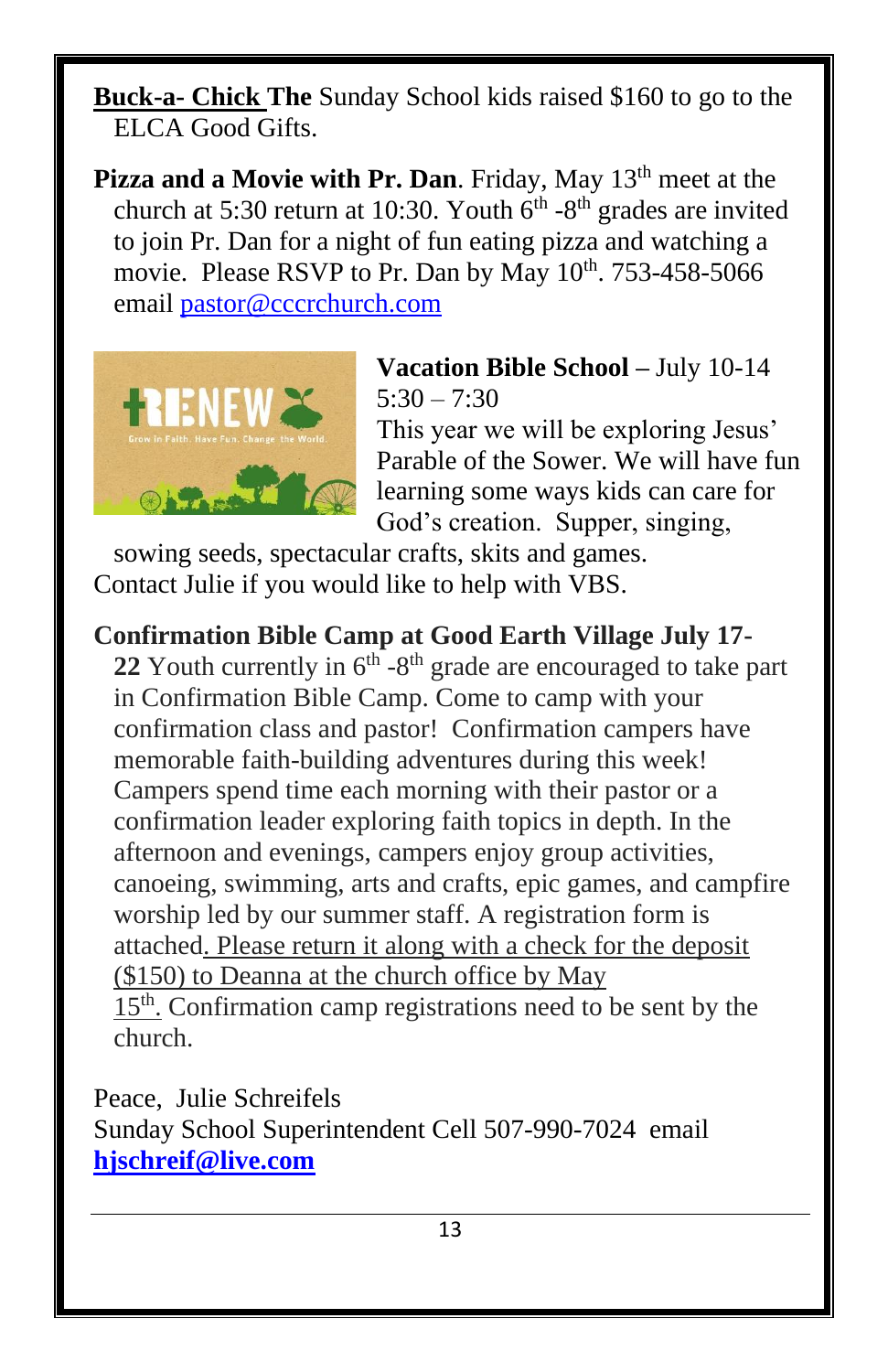

The next WELCA meeting will be **Wednesday, May 11th at 7:00 pm. Dahlen Hall**. We will review the Blood Drives, Canon River Conf. Gathering, Fundraiser for Triennial, Taste of Welch and other things that people feel need to be discussed.

**Red Cross Blood Drive:** Our next drive will Thursday, May 12th from 12-6 pm and Friday, May 13th from 8:30 am to 2:30 pm.. Come and donate blood-Save lives. You can register now at https://www.redcrossblood.org/ Let Julie know if you can help with the blood drive.

**Spring Gathering** for Cannon River Conference: Tracy Harth, Kelley Mittelsteadt, Cathy Nemcek, and Julie Schreifels attended the Gathering on Saturday, April 23,2022 at First Evangelical Lutheran Church, Kenyon, MN. The speakers presented information about; Lutheran Campus Ministry, Good Earth Village, Days for Girls, Sole Hope (provides shoes and education about jiggers to the people of Uganda), and LSS MN- Cherish the Children (they educate, equip and engage churches and communities to prevent child sexual exploitation and trafficking). Julie Schreifels was elected to be the convener for the 2023 gathering to be held at Cross of Christ in the spring of 2023.

**Graduate Recognition**: May 8th WELCA will be providing the cake for coffee fellowship. If you know someone who is graduating from high school or post-secondary school, please let Julie know.

**2022 SE MN Synod WELCA Fall Convention:** September 17, 2020 Bethel Lutheran Church, Rochester. The theme is Love one Another for love is from God (1 John 4:7). The convention's Love Offering will be given to Safe Harbor Regional Navigator, SE MN Olmsted County Victim Services. Start collecting items on the list below. We will have a designated donation place in August.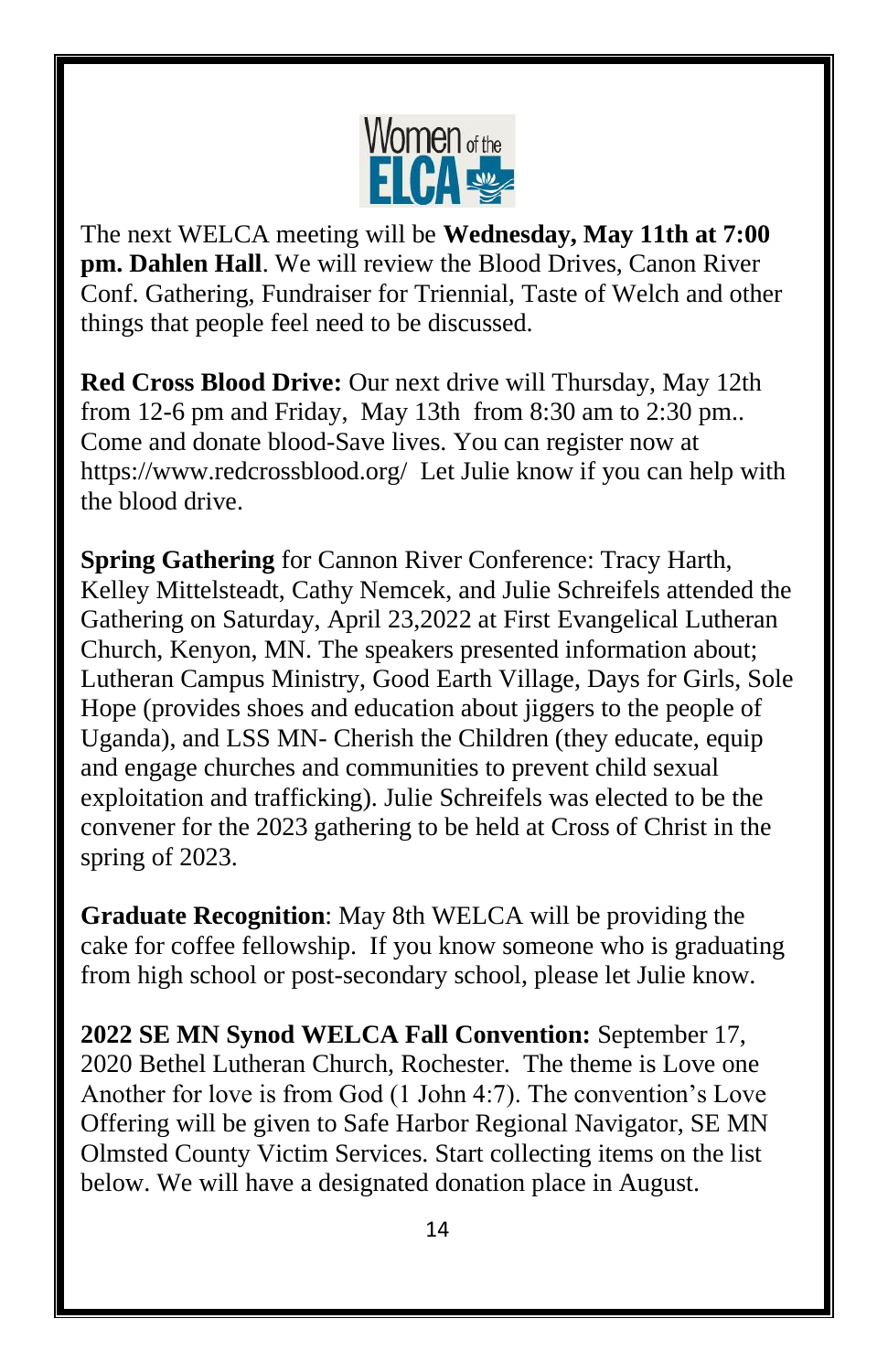Suitcases or duffel bags Backpack or tote bags Clothing (gender neutral; various sizes) Shampoo & Conditioner (variety of types for people with different types of hair) Tie blankets supply sets (different patterns) Tampons Bulletin boards (inspirational board material) Canvases (different sizes) Paint (Apple Barrel Acrylic Paint) Paint brushes (small sets to hand out to clients) Painting by numbers or jewel by numbers Fidgets Gel pens Colored pencils Storage containers (small in size for storing art supplies or to hand out to clients for items)

#### **Future Events:**

**Days for Girls Group:** May 19 & 23 9:00 -11:00 am Cannon Falls Senior Center **Red Cross Blood Drive:** Thursday, May 12th 12-6 pm and Friday, May13th 8:30 am – 2:30pm **2022 SE MN Synod WELCA Fall Convention:** September 17, 2022 Bethel Lutheran Church, Rochester **12th Triennial Gathering:** Week of September 18, 2023 Phoenix, Arizona

**Officers: President: Julie Schreifels Secretary: Joan Slingsby Treasurer: Jean Kehren Kitchen Committee: Doris Gruber, Joan Slingsby, Jean Kehren, Janet Daley, Cathy Nemcek, Sandy Petrashek Julie Schreifels** cell phone: 507-990-7024 email hjschreif@live.com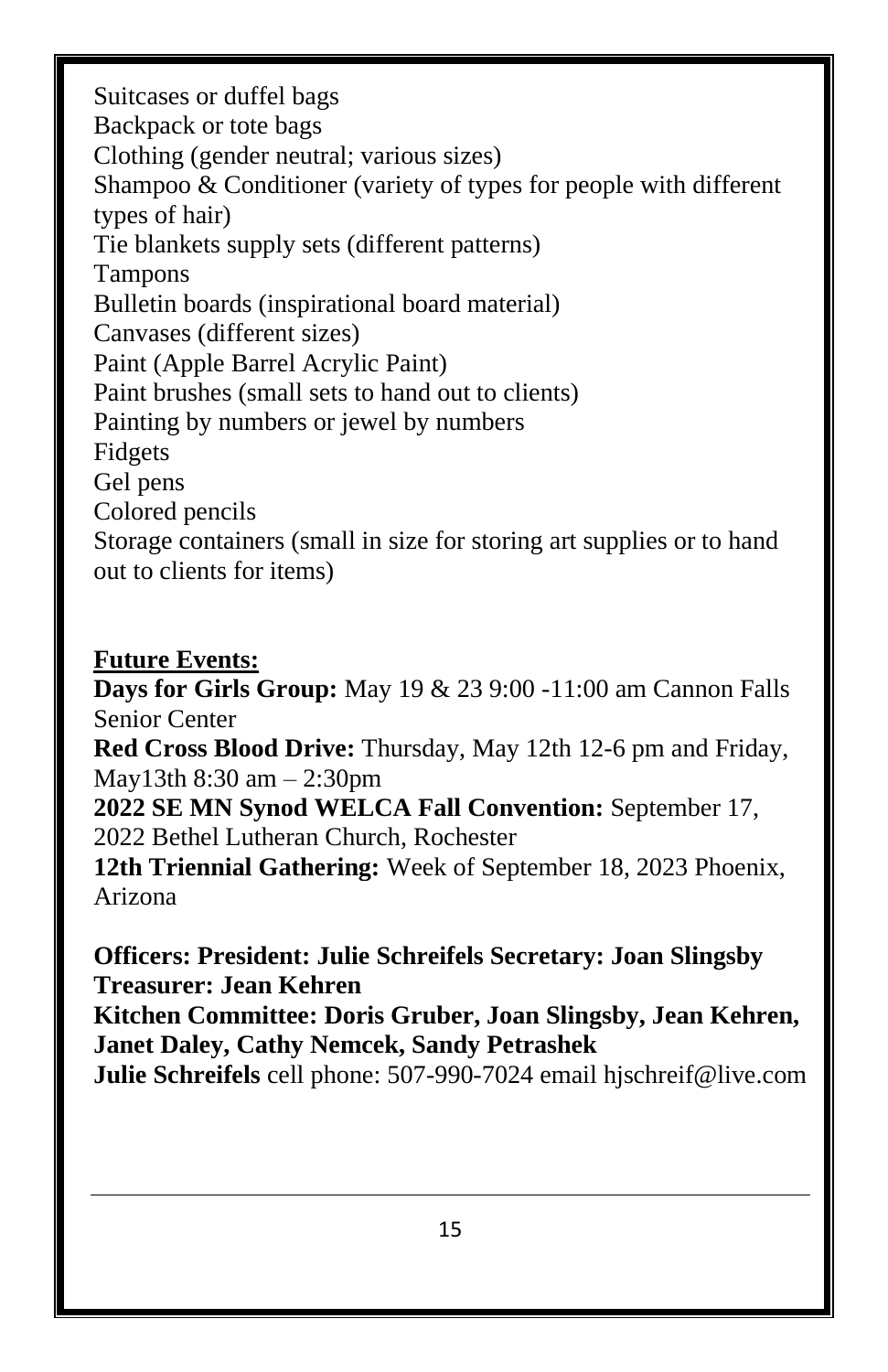### Cross of Christ and Cannon River Joint Council Meeting Minutes Draft April 19, 2022

*Present*: Bill Bodin, Sharon Niebur, Michelle Sandeen, Joan Slingsby, Oscar Daley, Kelley Mittelsteadt, Anthony Nemcek, Ann Kulla, Deanna Gehloff and Interim Pastor Dan Nordin *Absent:* Mark Hartman, Jon Peterson and Dan Fremouw

The meeting was called to order by Joan Slingsby Deanna Gehloff was appointed secretary for the meeting.

Pastor Dan led us in prayer.

# Secretary's Report

#### *A motion was made and seconded to approve the secretary's report.* **-Motion Passed.**

#### Pastor's Report:

Dan continues to enjoy his time with both congregations. If anyone knows of any shut-ins, please let him know. Dan asked permission to use his vacation and continuing education time whenever; but the chance his contract time with us is cut short and most of his time is used it would be subtracted off from his last pay. Both congregations agreed.

### New Business

Call Committee Re-Cap:

Starting Sunday, April  $24<sup>th</sup>$  both congregations will participate in a short 2-3 question survey at the end of service, and each service following for a total of 5 weeks. May  $1<sup>st</sup>$  both congregations will hold a forum following worship with coffee and treats. Rev. Barb Streed will join us and lead worship on June  $12<sup>th</sup>$ . Following the  $12<sup>th</sup>$  of June congregational reporting and posting of our ministry site profiles from each church, the next step will be potential candidates and interviews.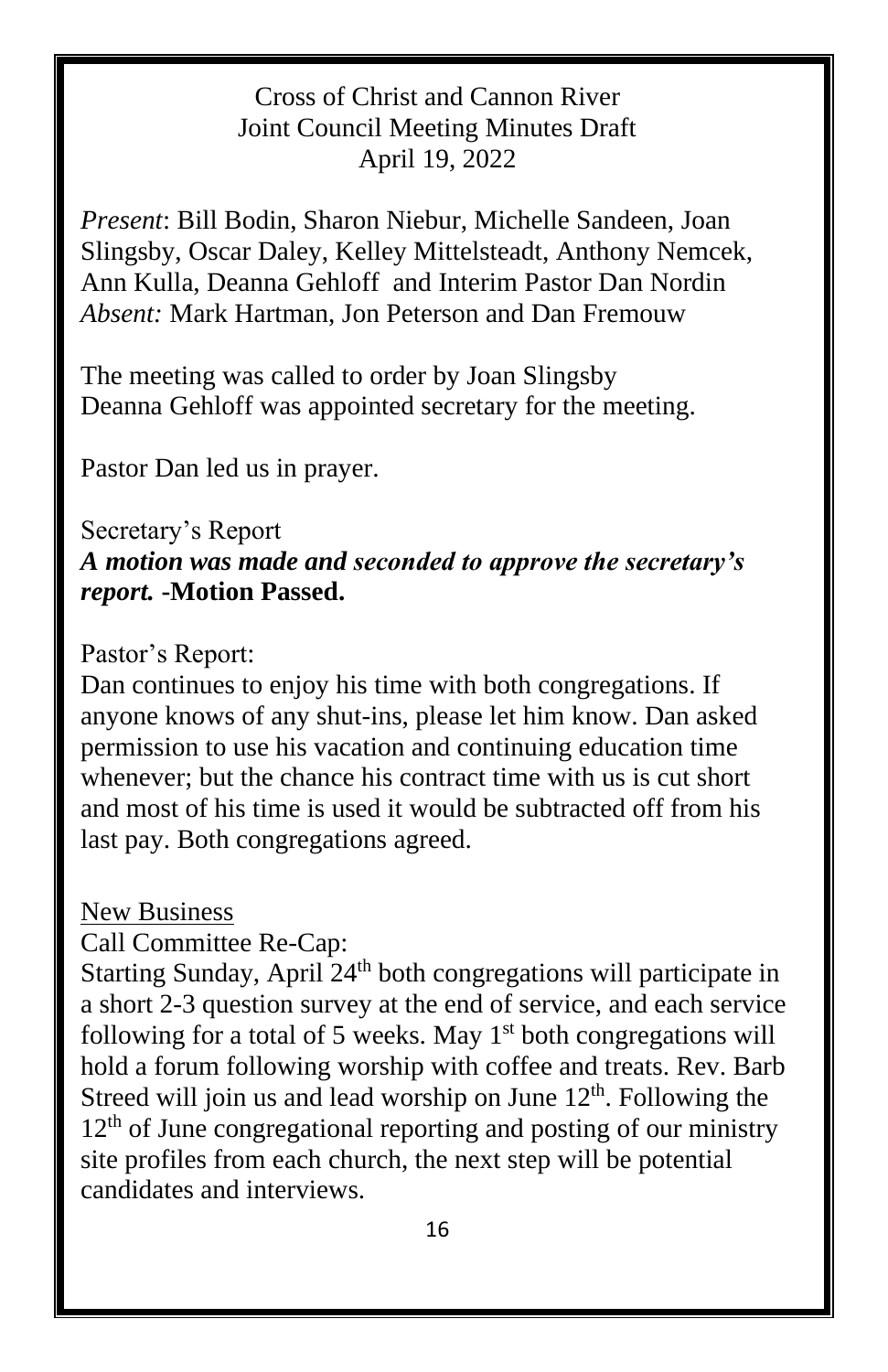The meeting was adjourned, and Pastor Dan gave a closing prayer.

The next Joint Council Meeting will be held on Thursday, September 8, 2022, at 7:00pm at Cannon River.

Respectfully Submitted,

Deanna Gehloff Parish Secretary

### Cross of Christ Council Meeting Minutes *Faithful Through Generations* April 19, 2022

*Present:* Joan Slingsby, Darwin Fox, Kelly Mittelsteadt, Ann Kulla, Oscar Daley, Interim Pastor Dan Nordin, Deanna Gehloff *Absent:* Jon Peterson

Meeting was called to order by Council President Joan Slingsby and mission statement was read.

Agenda was approved and the March minutes were approved as written.

Unfinished Business

\*Pastor's Report: report given at joint meeting \*Call process/update: report give at joint meeting \*Building Vision Committee: A list of five names was reviewed, along with a few alternatives, council members will reach out and see if they would like to be part of the Building Vision Committee. The committee will move forward once formed. \*150 Year Church Anniversary Committee: We will continue to advertise for volunteers for this committee.

News Business \*May Council person – Ann Kulla